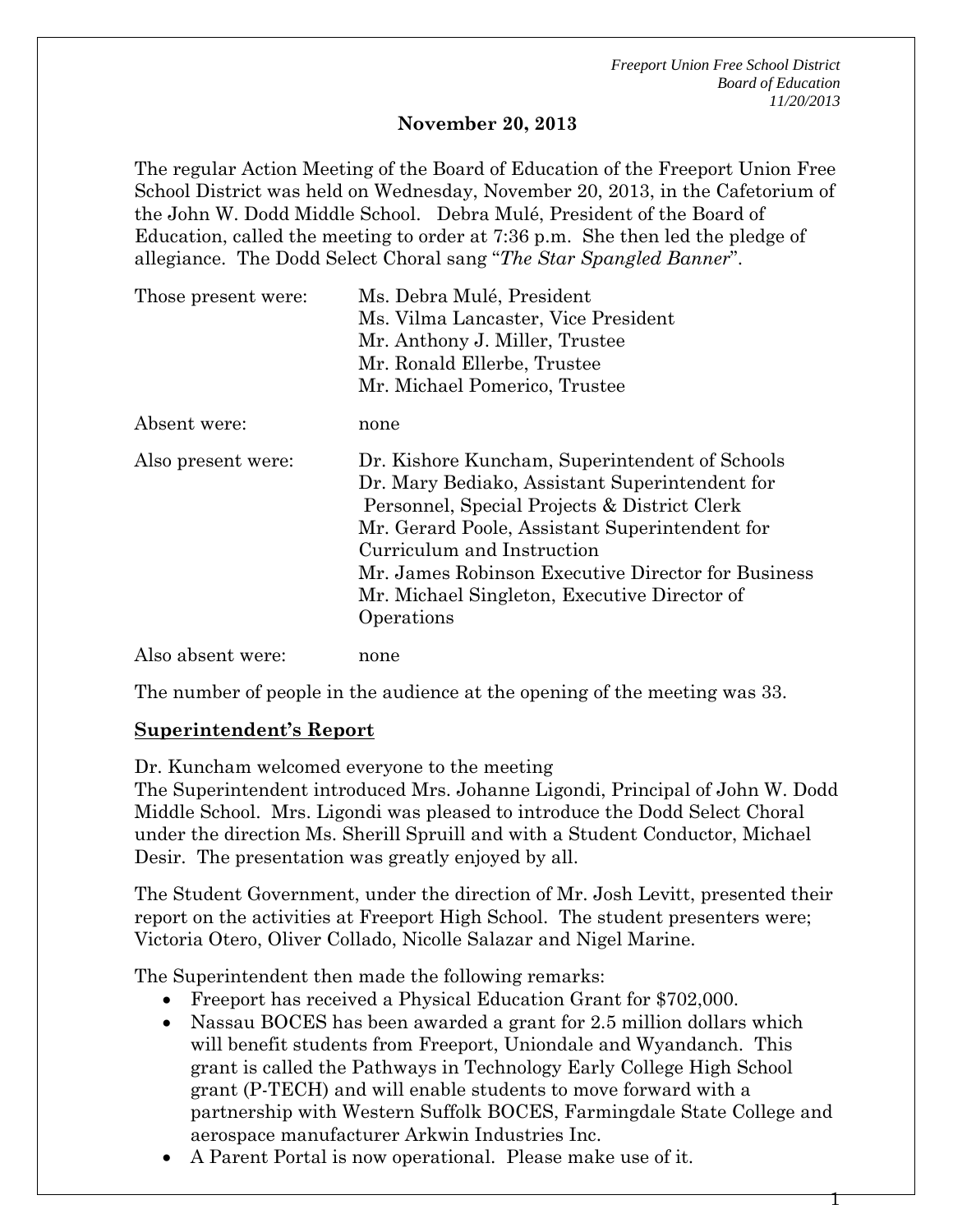- Atlantic Express Bus services update; Freeport is making every effort to make sure bus services will not be disrupted for our students.
- The Freeport Educational Foundation is finally established. Founding Directors are: Dante Grover, Carmen Piñeyro-Mendoza, Christopher McBride and the members of the Board of Education. The aim of the Foundation is to support and enrich programs in the school district.

## **Questions from the Public**

The public was given the opportunity to address the Board of Education. Each speaker was allowed to address the Board for four minutes on the Agenda only. The Board and administration addressed the comments from the public.

### **Items for Action**

On a motion by Mr. Ellerbe and a second by Mr. Pomerico the following items were approved on a Consent Agenda. The vote was unanimous, Ellerbe, Lancaster, Miller, Mulé and Pomerico.

### **Acceptance of the Minutes**

**BE IT RESOLVED** that the Board of Education of the Freeport Union Free School District hereby accepts the minutes of the following meetings as written: October 16, 2013; November 5, 2013; November 6, 2013.

### **Leave of Absence**

**BE IT RESOLVED**, that the Board of Education of the Freeport Union Free School District hereby grants a request for leave of absence as listed below:

**Tia Williams**, full-time Teaching Assistant, effective October 8, 2013 through November 13, 2013 for health reasons.

## **Resignation of Staff**

**BE IT RESOLVED**, that the Board of Education of the Freeport Union Free School District hereby accepts the letter(s) of resignation from the following staff member(s) as listed below:

**Jose Martelo, Permanent Substitute, effective October 25, 2013, for personal** reasons.

**Mayra Duran**, Teacher Aide, effective October 30, 2013, for personal reasons. **Donna Tropeano-Tirino,** Registered Nurse, effective November 4, 2013, for personal reasons.

## **Appointment of Instructional Staff - Probationary**

**BE IT RESOLVED**, that the Board of Education of the Freeport Union Free School District, upon the recommendation of the Superintendent, hereby appoints the individuals listed in the attached Appointment of Staff Report - Probationary, in accordance with the rules of the Board of Regents. These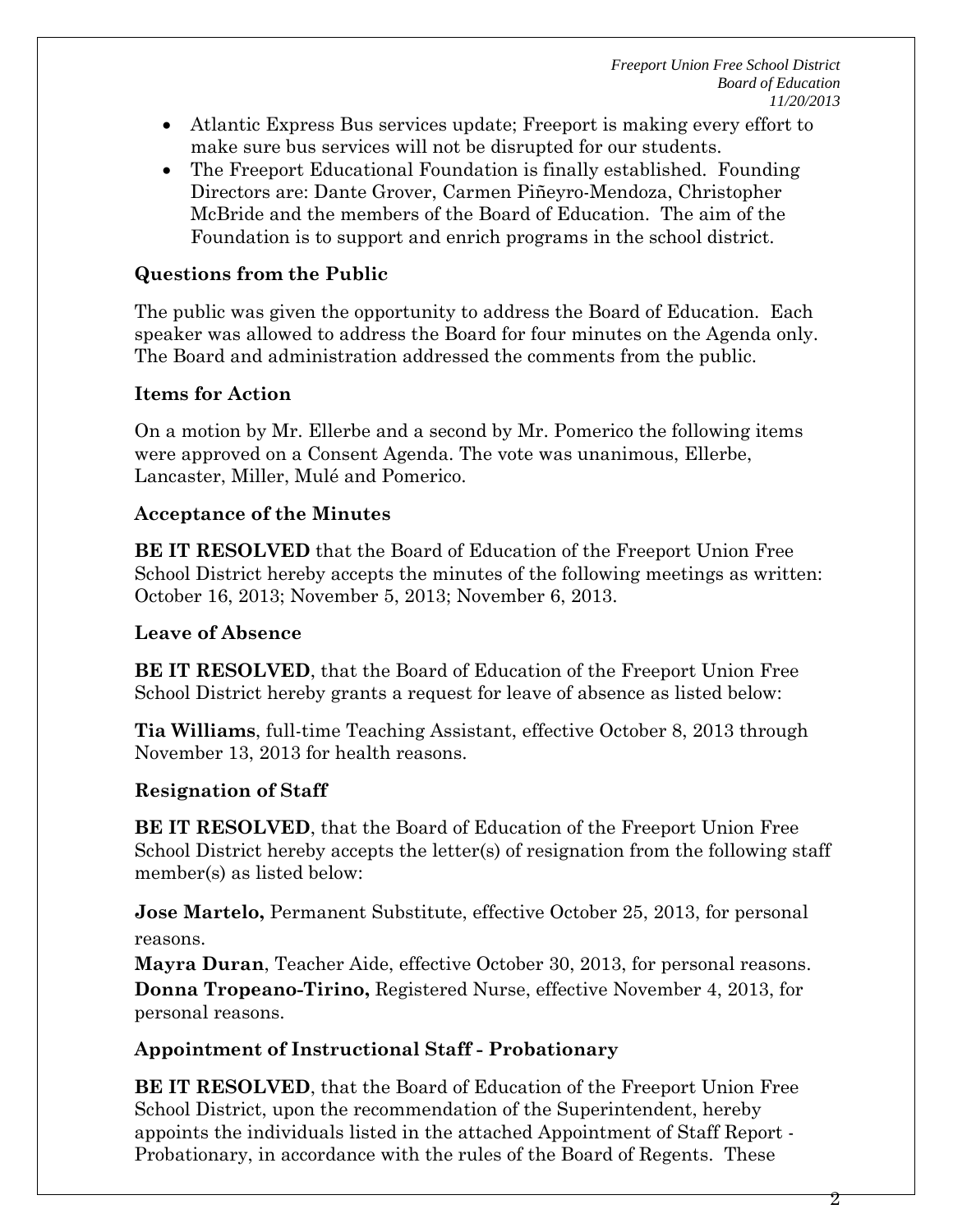individuals shall possess appropriate certification allowing them to serve as teachers in the public schools of New York.

**Quincy Finch,** full-time Teaching Assistant, a probationary appointment effective November 12, 2013 through November 11, 2016. Compensation will be according to the FTAA Contract at \$19,226. Assignment: Giblyn.

### **Appointment of Staff-Non-Instructional**

**BE IT RESOLVED**, that the Board of Education of the Freeport Union Free School District hereby appoints the individuals as listed, in accordance with Civil Service Rules and Regulations.

**Ashley Duarte-Morales**, full-time Teacher Aide, a probationary appointment effective October 30, 2013, for a period of 26 weeks upon Civil Service approval. Compensation will be according to the FTAA Contract at \$14,791. Assignment: New Visions.

### **Appointment of Staff – Temporary**

**BE IT RESOLVED**, that the Board of Education of the Freeport Union Free School District, upon the recommendation of the Superintendent, hereby appoints the individuals listed in the attached Appointment of Staff Report - Temporary, in accordance with the rules of the Board of Regents. These individuals shall possess appropriate certification allowing them to serve as teachers in the public schools of New York.

**Amanda Taormina,** full-time Teaching Assistant, a temporary appointment effective November 18, 2013 through August 31, 2014. Compensation will be according to the FTAA Contract at \$19,226. Assignment: Bayview & New Visions.

### **Co-curricular Appointments**

BE IT RESOLVED, that the Board of Education of the Freeport Union Free School District, upon the recommendation of the Superintendent, hereby appoints the individuals listed below, in accordance with the rules of the Board of Regents. These individuals shall possess appropriate certification allowing them to serve as teachers or other staff in the public schools of New York for the 2013- 2014 School Year.

|                             | AUADEMIED      |                 |  |  |
|-----------------------------|----------------|-----------------|--|--|
| <b>Archer Street School</b> |                |                 |  |  |
| Name                        | <b>Stipend</b> | Subject         |  |  |
| Mary Caccioppoli            | \$2,077.20     | <b>ELA/MATH</b> |  |  |
| Amy Garibotto               | \$2,077.20     | <b>ELA/MATH</b> |  |  |
| Leslie Maple                | \$2,077.20     | <b>ELA/MATH</b> |  |  |
| Linda Marino                | \$2,077.20     | <b>ELA/MATH</b> |  |  |
| Sylvia Moreira              | \$2,077.20     | <b>ELA/MATH</b> |  |  |
| Noreen Puppo                | \$2,077.20     | <b>ELA/MATH</b> |  |  |

21ST CENTURY COMMUNITY LEARNING CENTERS AFTER SCHOOL **ACADEMIES**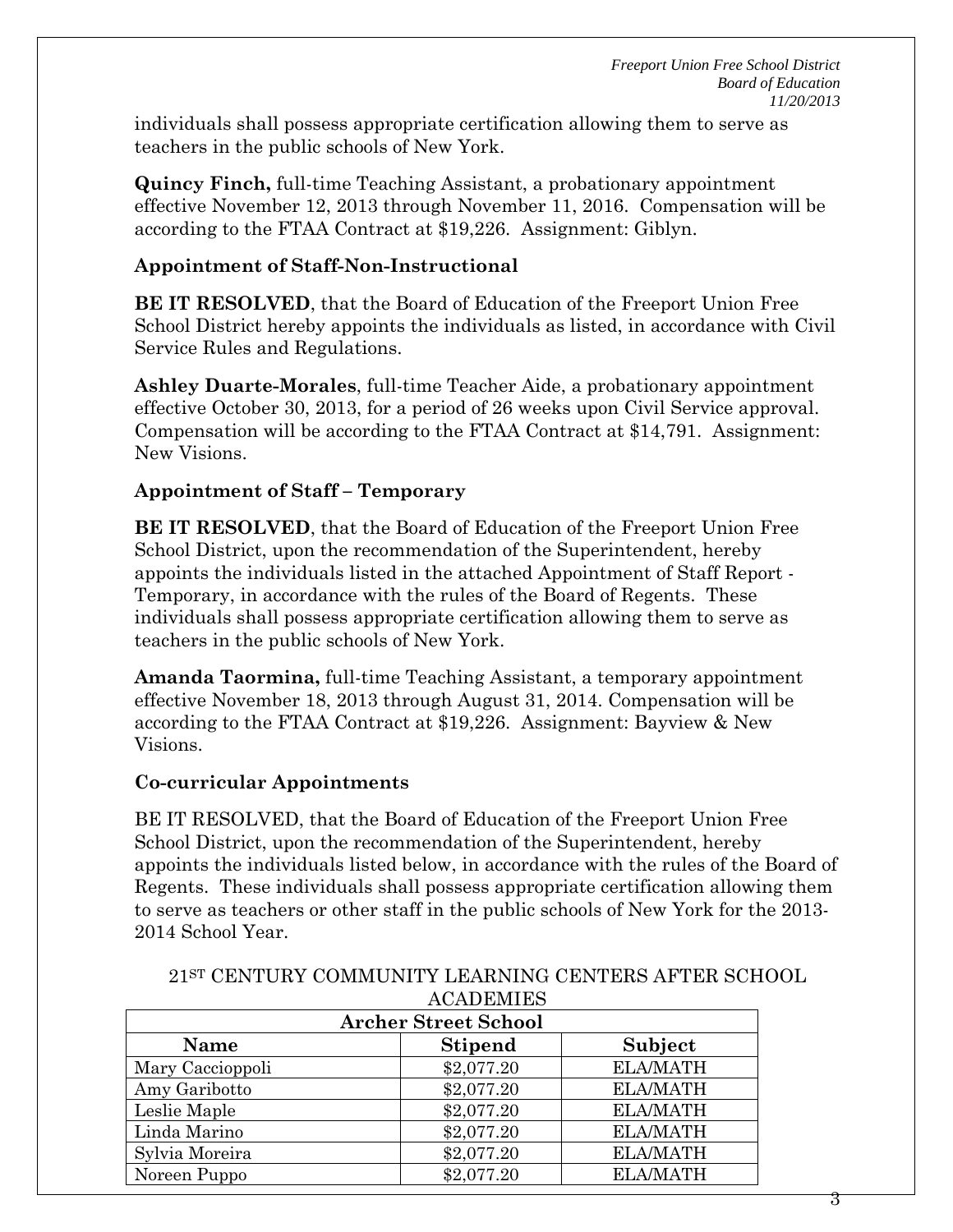| Melissa Ranaldo          | \$2,077.20            | <b>ELA/MATH</b>           |
|--------------------------|-----------------------|---------------------------|
| Melissa Ruivo            | \$2,077.20            | <b>ELA/MATH</b>           |
| Mary Ahearn              | \$2,077.20            | <b>ELA/MATH</b>           |
| Karen Lettsome           | \$2,077.20            | <b>ELA/MATH</b>           |
| Jessica Polikoff         | \$2,077.20            | <b>ELA/MATH</b>           |
| Valerie Smith            | \$2,077.20            | <b>ELA/MATH</b>           |
| Mirna Zielke-Garcia      | \$2,077.20            | <b>ELA/MATH</b>           |
| Diana Vasquez-Goldfedder | \$568.80              | <b>Teaching Assistant</b> |
| Mary Ann Seitz           | \$1,607.20            | <b>Nurse</b>              |
| Camille Trenkle          | \$1,358.40            | Secretary                 |
| Ralph Mangual            | \$760.40              | Security                  |
|                          | <b>Bayview Avenue</b> |                           |
| <b>Name</b>              | <b>Stipend</b>        | Subject                   |
| Jamie Azcona             | \$2,077.20            | <b>ELA/MATH</b>           |
| Ingrid Benedetto         | \$2,077.20            | <b>ELA/MATH</b>           |
| Martha Bermeo            | \$2,077.20            | <b>ELA/MATH</b>           |
| Theodore DeVenuti        | \$2,077.20            | <b>ELA/MATH</b>           |
| Christopher Farrell      | \$2,077.20            | <b>ELA/MATH</b>           |
| Daria Jackson-Legagneur  | \$2,077.20            | <b>ELA/MATH</b>           |
| Geraldine LaPenne        | \$2,077.20            | <b>ELA/MATH</b>           |
| Ellen Larkin             | \$2,077.20            | <b>ELA/MATH</b>           |
| Celine Levine            | \$2,077.20            | <b>ELA/MATH</b>           |
| Laura Litwack            | \$2,077.20            | <b>ELA/MATH</b>           |
| Tanisha Mason            | \$2,077.20            | <b>ELA/MATH</b>           |
| Lindsey McClain          | \$2,077.20            | <b>ELA/MATH</b>           |
| Andrea Miller            | \$2,077.20            | <b>ELA/MATH</b>           |
| Michele Nicholas         | \$2,077.20            | <b>ELA/MATH</b>           |
| Kerry Sambus             | \$2,077.20            | <b>ELA/MATH</b>           |
| Jenna Tucciarone         | \$2,077.20            | <b>ELA/MATH</b>           |
| Bert Silverstein         | \$932.00              | <b>Teaching Assistant</b> |
| Elena Accomando          | \$1,495.20            | Secretary                 |
| Lisa Rabinowitz          | \$1,607.20            | Nurse                     |
| Brenda Floyd             | \$655.60              | Security                  |

| Leo F. Giblyn                            |            |                 |  |  |  |
|------------------------------------------|------------|-----------------|--|--|--|
| Subject<br><b>Stipend</b><br><b>Name</b> |            |                 |  |  |  |
| Larraine Brown                           | \$2,077.20 | <b>ELA/MATH</b> |  |  |  |
| <b>Allison Bowers</b>                    | \$2,077.20 | <b>ELA/MATH</b> |  |  |  |
| Eileen Carter                            | \$2,077.20 | <b>ELA/MATH</b> |  |  |  |
| Laura Castellano                         | \$2,077.20 | <b>ELA/MATH</b> |  |  |  |
| Lauren Chimeri                           | \$2,077.20 | <b>ELA/MATH</b> |  |  |  |
| <b>Wendy Connelly</b>                    | \$2,077.20 | <b>ELA/MATH</b> |  |  |  |
| Lori Downing/Anabel Lopez                | \$2,077.20 | <b>ELA/MATH</b> |  |  |  |
| Mary Jane Gould                          | \$2,077.20 | <b>ELA/MATH</b> |  |  |  |
| Francie Jonza                            | \$2,077.20 | <b>ELA/MATH</b> |  |  |  |
| Mary Kelly                               | \$2,077.20 | <b>ELA/MATH</b> |  |  |  |
| Eileen Moloney                           | \$2,077.20 | <b>ELA/MATH</b> |  |  |  |
| Kelly Nicholson                          | \$2,077.20 | <b>ELA/MATH</b> |  |  |  |
| <b>Sherry Papayanopoulos</b>             | \$2,077.20 | <b>ELA/MATH</b> |  |  |  |
| Patricia Vollkommer                      | \$2,077.20 | <b>ELA/MATH</b> |  |  |  |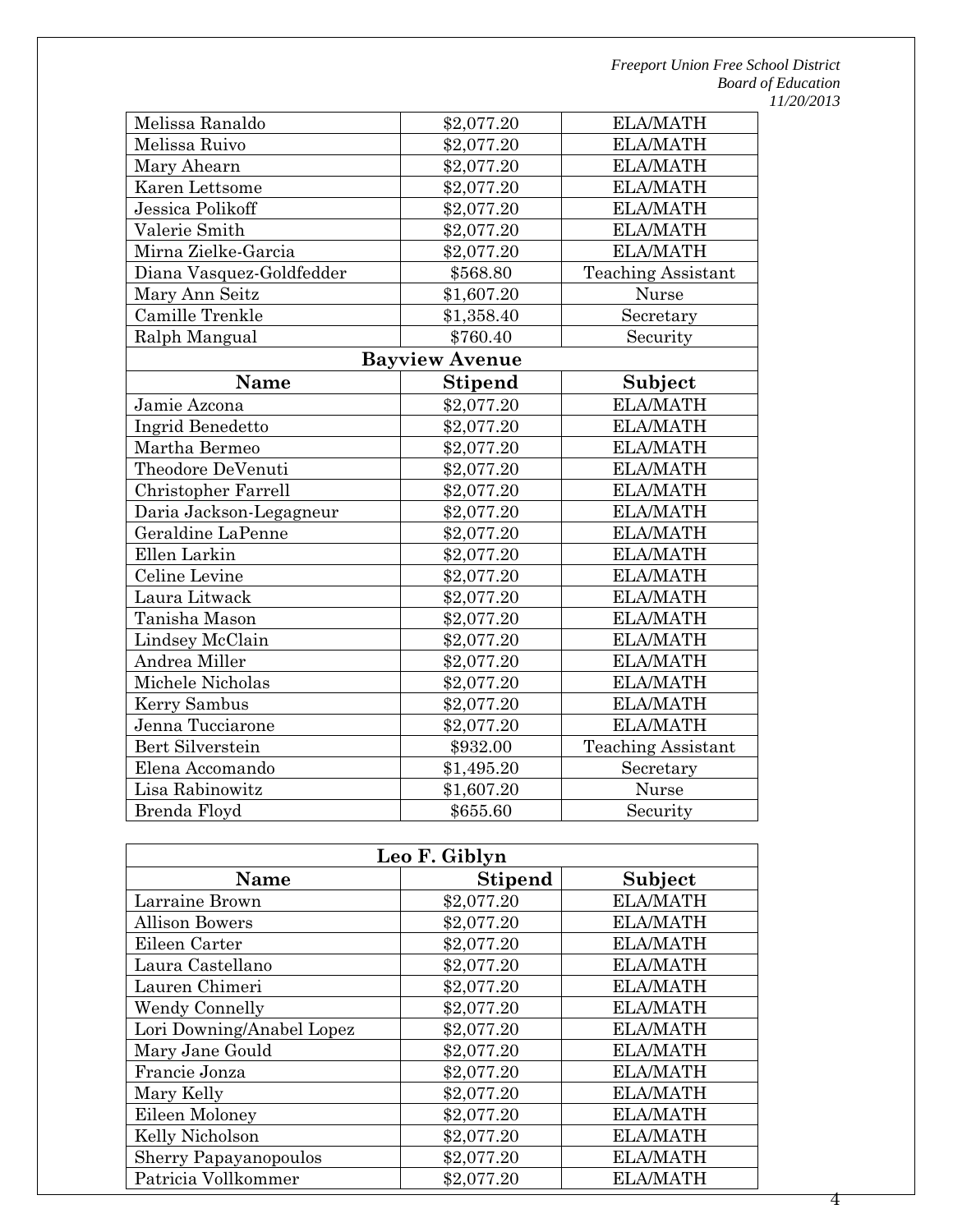| \$2,077.20 | ELA/MATH                  |
|------------|---------------------------|
| \$938.80   | <b>Teaching Assistant</b> |
| \$1,598.40 | Secretary                 |
| \$1,607.20 | Nurse                     |
| \$840.00   | Security                  |
|            |                           |

| <b>New Visions</b>                   |                             |                           |  |
|--------------------------------------|-----------------------------|---------------------------|--|
| Name                                 | <b>Stipend</b>              | Subject                   |  |
| Erica Baron                          | \$2,077.20                  | <b>ELA/MATH</b>           |  |
| Dana Berner                          | \$2,077.20                  | <b>ELA</b>                |  |
| Allan Brimer                         | \$830.88                    | <b>MATH</b>               |  |
| Cynthia Brudecki                     | \$2,077.20                  | <b>ELA</b>                |  |
| Michael DeGennaro                    | \$830.88                    | <b>ELA/MATH</b>           |  |
| Gabriella Farruggio                  | \$2,077.20                  | <b>ELA</b>                |  |
| <b>Tiffany Grimes</b>                | \$2,077.20                  | <b>MATH</b>               |  |
| Kimberly Knoernschild                | \$2,077.20                  | <b>MATH</b>               |  |
| Donna Lulay                          | \$2,077.20                  | <b>MATH</b>               |  |
| Connie Malcolm Grant                 | \$2,077.20                  | <b>ELA/MATH</b>           |  |
| Tina Thompson                        | \$2,077.20                  | <b>MATH</b>               |  |
| Laurie Trujillo                      | \$2,077.20                  | <b>ELA</b>                |  |
| John Woodward                        | \$830.88                    | <b>MATH</b>               |  |
| Laura Lund 1:1                       | \$705.60                    | Teaching Assistant        |  |
| Janet Goehringer                     | \$709.20                    | <b>Teaching Assistant</b> |  |
| Murielle Bernadotte                  | \$1,782.80                  | Secretary                 |  |
| Antonio Pincus                       | \$1,607.20                  | Nurse                     |  |
|                                      | <b>Caroline G. Atkinson</b> |                           |  |
| <b>Name</b>                          | <b>Stipend</b>              | <b>Subject</b>            |  |
| Gregory Albarano                     | \$3,116                     | <b>ELA</b>                |  |
| Stephanie Arnel                      | \$1,039                     | Music                     |  |
| <b>Eleanor Barry</b>                 | \$1,558                     | Art                       |  |
| <b>Arlene Easter</b>                 | \$4,674                     | Math                      |  |
| Mariella Etchegaray Ryan             | \$1,039                     | <b>Test Taking Skills</b> |  |
| Jennifer Ferrarelli                  | \$3,116                     | Just Words-ELA            |  |
| <b>Bryan Fiore</b>                   | \$2,077                     | Math                      |  |
| Lance Griffin                        | \$4,674                     | ELA/Math                  |  |
| Mary Anne Keane                      | \$4,674                     | ELA/Math                  |  |
| Diane Notti                          | \$6,232                     | Sped Ed 5/6               |  |
| Carolina Ortiz                       | \$3,116                     | <b>ESL</b>                |  |
| John Rothhaupt                       | \$6,232                     | Facilitator               |  |
| Nina Sasso                           | \$1,558                     | Tumbling                  |  |
| Christina Schwarz                    | \$2,077                     | Theatre/ELA               |  |
| <b>Barbara Shelley</b>               | \$4,674                     | ELA/Math/Health           |  |
| Samantha Tasso                       | \$3,116                     | Just Words-ELA            |  |
| William Wall                         | \$4,674                     | <b>ELA/MATH</b>           |  |
| Karen Wecksler                       | \$3,116                     | Writing                   |  |
| Matthew Yatsyla                      | \$4,674                     | Science                   |  |
| Andrea Brown TA                      | \$2,118                     | Zumba/Hip Hop             |  |
| <b>Rosemary Farrell</b><br><b>TA</b> | \$3,600                     | Photog/Journalism         |  |
| Lorraine Quintanilla                 | \$1,607.20                  | Nurse                     |  |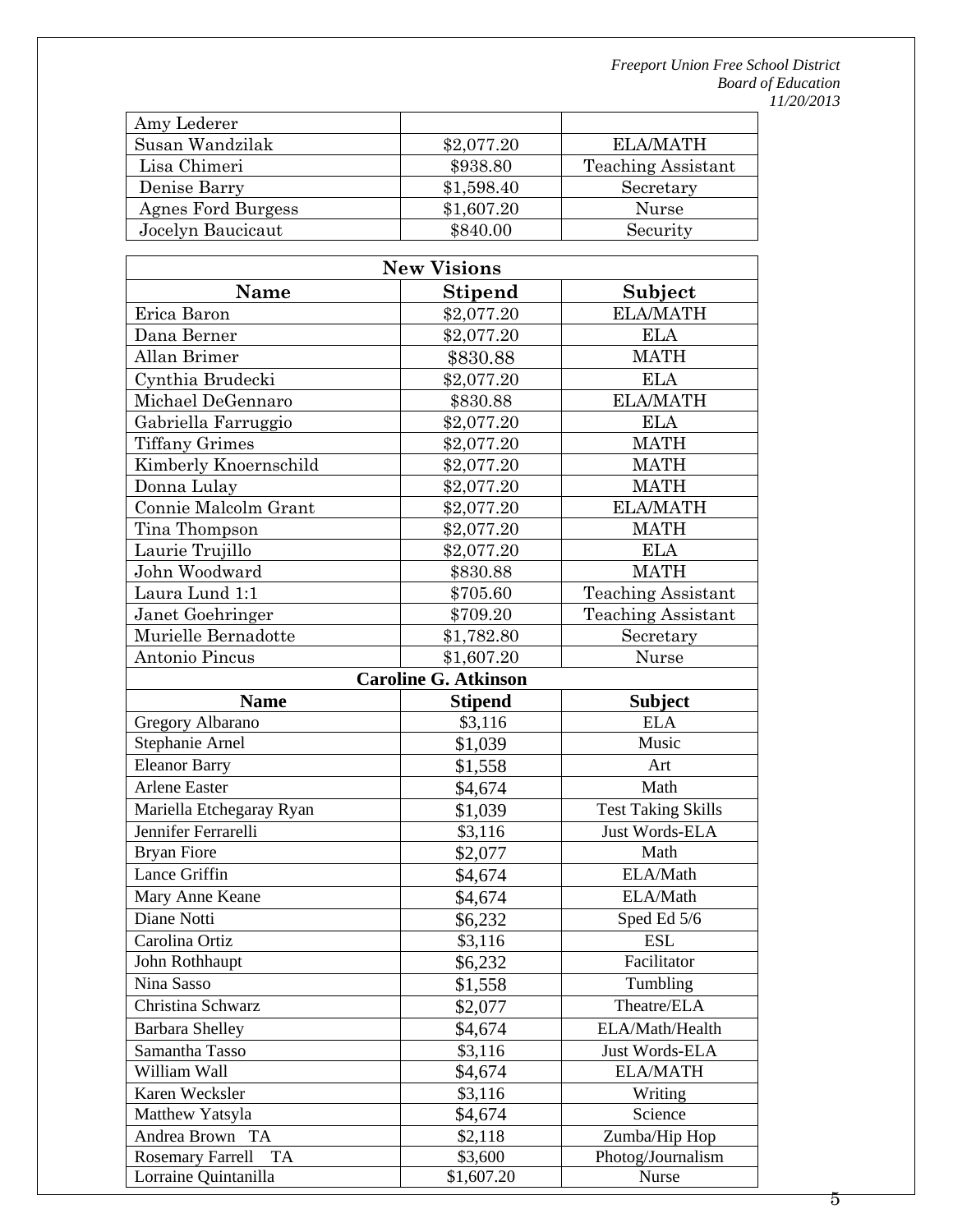| Antoinette Vurro                                | \$1,358.40         | Secretary                                        |  |  |  |
|-------------------------------------------------|--------------------|--------------------------------------------------|--|--|--|
| Patricia Pohmer                                 | \$1,039            | Fitness                                          |  |  |  |
| Joyce Elias                                     | \$1,039            | Art Enrichment                                   |  |  |  |
|                                                 | John W. Dodd & FHS |                                                  |  |  |  |
| <b>Name</b><br><b>Subject</b><br><b>Stipend</b> |                    |                                                  |  |  |  |
| Andrea Kane                                     | \$4,154.40         | Facilitator                                      |  |  |  |
| Melody Caldwell                                 | \$2,077.20         | English                                          |  |  |  |
| Jason Ciappetta                                 | \$4,154.40         | English                                          |  |  |  |
| Christine Foy                                   | \$4,154.40         | Math $-9$ <sup>th</sup> gr Algebra               |  |  |  |
| Phillip Guiffre                                 | \$2,077.20         | Social Studies 9th gr<br>Global                  |  |  |  |
| Linda Hendrickson                               | \$2,077.20         | Social Studies 9 <sup>th</sup> gr<br>Global      |  |  |  |
| Dr. Nasir Khan                                  | \$4,154.40         | Math $-9$ <sup>th</sup> gr Algebra               |  |  |  |
| Patricia Langan                                 | \$2,077.20         | Social Studies 9 <sup>th</sup> gr<br>Global      |  |  |  |
| Maria Lucchi                                    | \$4,154.40         | Math $-9$ <sup>th</sup> gr Algebra               |  |  |  |
| Lori Napear                                     | \$4,154.40         | Science $9th$ gr Living<br>Environment           |  |  |  |
| Ana Rodriguez                                   |                    | English                                          |  |  |  |
| Francesco Romano                                | \$4,154.40         | Science $9^{\text{th}}$ gr Living<br>Environment |  |  |  |
| Jordana Sass                                    | \$2,077.20         | Social Studies 9 <sup>th</sup> gr<br>Global      |  |  |  |
| Danielle Sekesan                                | \$4,154.40         | Social Studies 9 <sup>th</sup> gr<br>Global      |  |  |  |
| Michael Servello                                | \$4,154.40         | Science 9 <sup>th</sup> gr Living<br>Environment |  |  |  |
| Wanda Braxton                                   | \$3,887.20         | Secretary                                        |  |  |  |
| Dickens, Angela                                 | \$10,386.00        | Facilitator/Math                                 |  |  |  |
| Beathea, Lolita                                 | \$2,597.00         | <b>Fitness Program</b>                           |  |  |  |
| Benedetto, Micheal                              | \$2,597.00         | <b>Social Studies</b>                            |  |  |  |
| Brave, Deborah                                  | \$6,491.25         | <b>Travel Program</b>                            |  |  |  |
| Brennis, Alicia                                 | \$2,597.00         | Parenting Program/Social                         |  |  |  |
| Bussey, Zoraya                                  | \$5,193.00         | Spanish                                          |  |  |  |
| Caldwell, Melanie                               | \$2,597.00         | Special Ed                                       |  |  |  |
| Certain, Cynthia                                | \$5,193.00         | ELL/Zumba                                        |  |  |  |
| Chambers, Yasmin                                | \$2,597.00         | Social Emotional                                 |  |  |  |
| Cole-Onaifo, Karen                              | \$2,597.00         | Chemistry                                        |  |  |  |
|                                                 | \$2,597.00         | Special Ed Math                                  |  |  |  |
| Connell, Dennis                                 | \$5,193.00         | <b>ELL</b>                                       |  |  |  |
| Craig, Pauline                                  |                    | Yoga                                             |  |  |  |
| Daiello, Elizabeth                              | \$1,298.25         |                                                  |  |  |  |
| Doyle, Sally                                    | \$2,597.00         | Math                                             |  |  |  |
| Freeman, Kim                                    | \$2,597.00         | Guidance                                         |  |  |  |
| Funch, Betsy                                    | \$2,597.00         | <b>Business Math</b>                             |  |  |  |
| Genezone, Richard                               | \$2,597.00         | Global                                           |  |  |  |
| Gilliam, Carol                                  | \$6,491.25         | Library/LADY Program                             |  |  |  |
| Guerrier, Yves                                  | \$5,193.00         | <b>ELL Math</b>                                  |  |  |  |
| Harrison, Kevin                                 | \$2,597.00         | Common Core Math                                 |  |  |  |
| Inzirelli, Louis                                | \$2,597.00         | Math                                             |  |  |  |
| Khan, Nasir                                     | \$5,193.00         | Trig/AP                                          |  |  |  |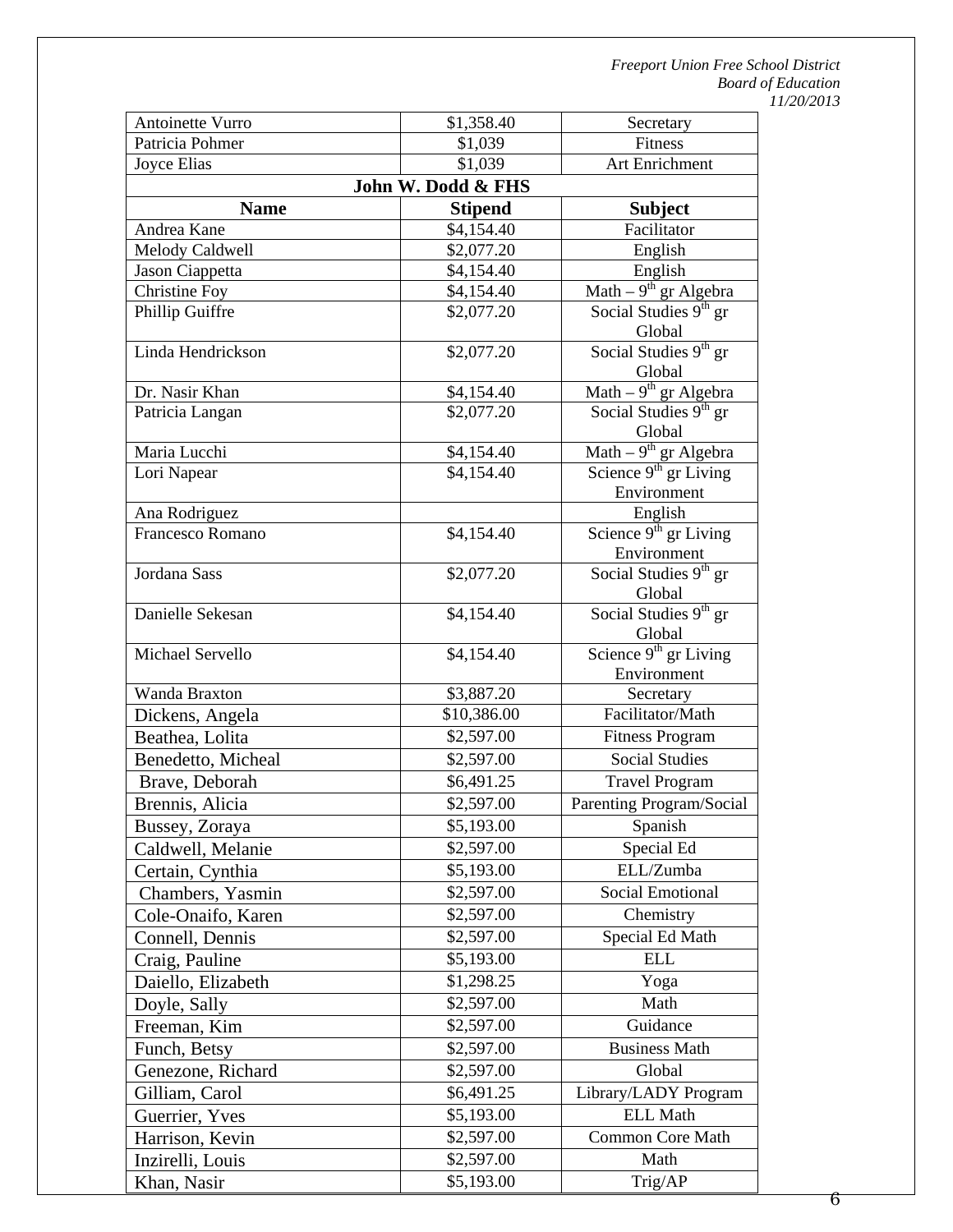| Linder, Wendy                   | \$1,298.25             | Global Psych              |
|---------------------------------|------------------------|---------------------------|
| Lordi, Robert                   | \$2,597.00             | Special Ed                |
| Lucchi, Maria                   | \$2,597.00             | Geometry                  |
| Luna, Rose                      | \$5,193.00             | Library Services/Book     |
|                                 |                        | Club                      |
| Maciag, Sherry                  | \$1,298.25             | Yoga                      |
| Maia, Maribel                   | \$2,597.00             | <b>ELL</b>                |
| Mardi Gras, Gigi                | \$2,597.00             | Sped Ed Science           |
| Matos, Jackie                   | \$2,597.00             | Math ELL                  |
| Melgar, Marie                   | \$2,597.00             | <b>ELL</b>                |
| Molease, Sarah                  | \$7,790.00             | Nurse/Parenting           |
| Porter, Lisa                    | \$5,193.00             | English                   |
| Richardson, Claretha            | \$5,193.00             | Spanish                   |
| Rode, Cathy                     | \$2,597.00             | Art/Fashion               |
| Servello, Micheal               | \$2,597.00             | Biology/Living            |
|                                 |                        | Environment               |
| Vaccarro, Steven                | \$1,298.25             | <b>Job Readiness</b>      |
| Carolina, Reginald              | \$1,056.00             | <b>Teaching Assistant</b> |
| Ramos, Julissa                  | \$966.00               | <b>Teaching Assistant</b> |
| Bailey, Michele                 | \$1,422.00             | <b>Teaching Assistant</b> |
| Jaclyn Benjamin-Winter          | \$6,232.00             | Facilitator               |
| <b>Bill Behrens</b>             | \$4,154.40             | Science                   |
| Nancy Berg                      | \$4,154.40             | Special Ed                |
| Maureen Bonnano                 | \$4,154.40             | Math                      |
| Vashti Burke                    | \$4,154.40             | Music                     |
| <b>Elwin Canales</b>            | \$2,077.20             | <b>GENTS PROGRAM</b>      |
| Pete Capaccio                   | \$4,154.40             | Science                   |
| <b>Betsy Cologiacomo</b>        | \$4,154.40             | Reading                   |
| Eric Corsini                    | \$4,154.40             | Math                      |
| Tom Doyle                       | \$4,154.40             | Science                   |
| Debbie Dubrofsky                | $\overline{$}4,154.40$ | Special Ed                |
| MaryClaire Dumas-Landisi        | \$4,154.40             | Reading                   |
| Michael Filaski                 | \$2,077.20             | <b>Social Studies</b>     |
| Ron Grinnell                    | \$4,154.40             | Math                      |
| Gabrielle Mangot                | \$4,154.40             | <b>ESL</b>                |
| Marisa Paschette                | \$4,154.40             | English                   |
| Mario Salcedo                   | \$2,077.20             | Guidance                  |
| Katelyn Salisbury               | \$2,077.20             | Social Studies            |
| <b>Diane Saunders</b>           | \$4,154.40             | Special Ed                |
| Elaine Schreibman               | \$4,154.40             | English                   |
| Vanessa Vidalon                 | \$4,154.40             | Science                   |
| Jim Wandzilak                   | \$2,077.20             | Technology                |
| <b>Rick Wolfsdorf</b>           | \$4,154.40             | Science                   |
| Michael Young                   | \$2,077.20             | Music                     |
| Desiree Zamot                   | \$4,154.40             | <b>ESL</b>                |
| Vida Brizill                    | \$564.00               | <b>Teaching Assistant</b> |
| Lisa Brown                      | \$600.00               | <b>Teaching Assistant</b> |
| Sue Rodgers                     | \$3,594.00             | Secretary                 |
| Peggy Sameroff                  | \$1,607.20             | Nurse                     |
| Miriam Warren<br>Rick Jefferson | \$1,607.20<br>\$800.00 | Nurse                     |
|                                 |                        | Security                  |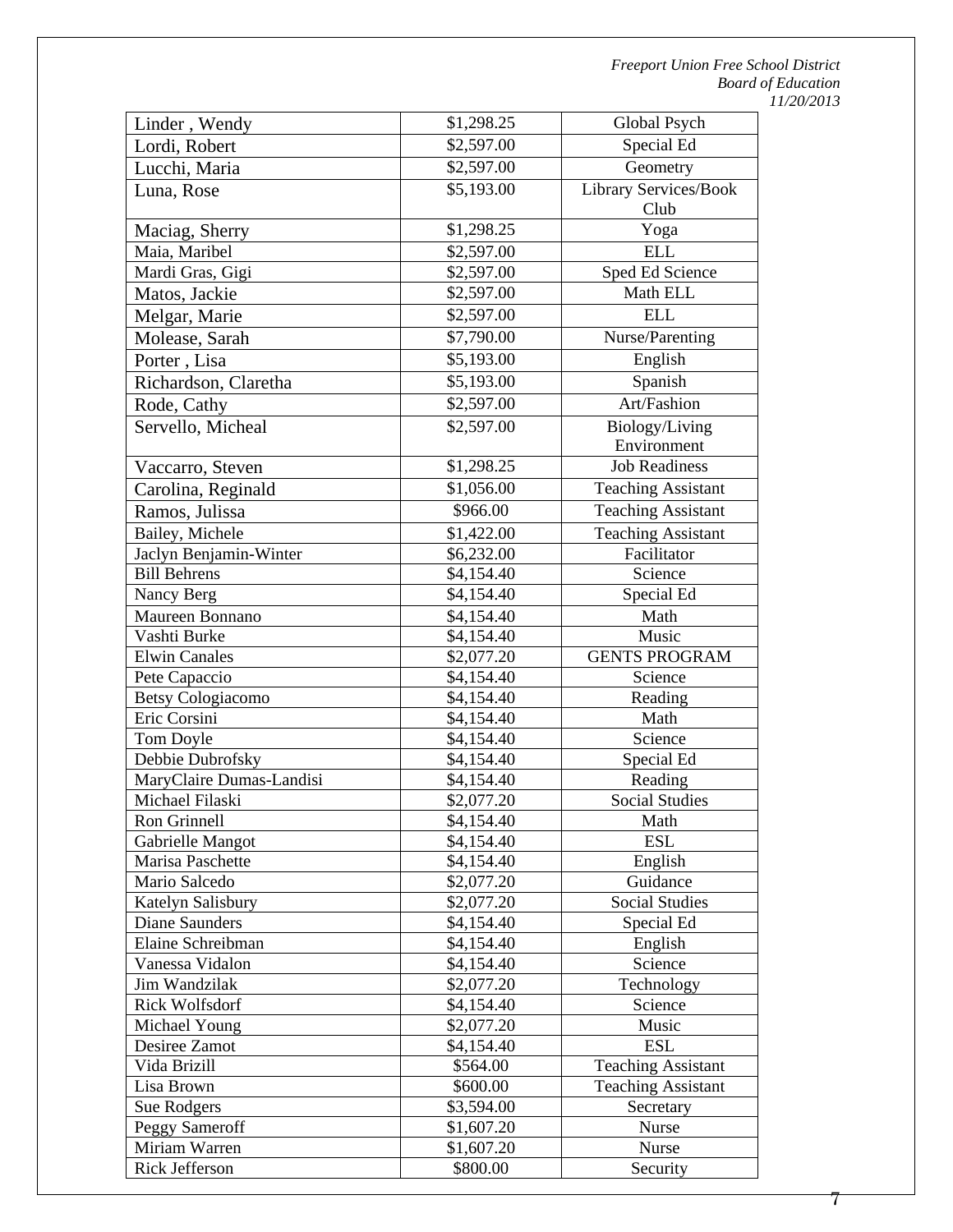| Joyce Beckford  | \$800.00 | Security |
|-----------------|----------|----------|
| Cornelia Harris | \$800.00 | Security |

#### **Appointment of Winter Coaching Staff 2013-2014**

**BE IT RESOLVED** that the Board of Education of the Freeport Union Free School District, upon the recommendation of the Superintendent, hereby appoints the individuals listed below, in accordance with the rules of the Board of Regents. These individuals shall possess appropriate certification allowing them to serve as teachers or other staff in the public schools of New York.

| Sport                            | <b>Coaches Names</b> | Salary  |
|----------------------------------|----------------------|---------|
| Boys' Varsity Basketball         | DeBonis, Robert      | \$9,527 |
| Boys' JV Basketball              | Mohrman, Harry       | \$6,318 |
| <b>Boys Modified Basketball</b>  | Gordon, David        | \$4,250 |
| Girls Varsity Basketball         | Jones, Meredith      | \$9,527 |
| Girls JV Basketball              | Lloyd-Forde, Lakisha | \$6,318 |
| Girls Modified Basketball        | Anisis, Kristen      | \$4,021 |
| <b>Boys Varsity Bowling</b>      | Schrader, Sallyann   | \$4,249 |
| Varsity Cheerleading             | Kolodny, Laurie      | \$3,910 |
| Varsity Cheerleading Asst.       | Gayle, Cheryl        | \$3,504 |
| JV Cheerleading                  | Beasley, Shainna     | \$2,772 |
| Modified Cheerleading            | Sasso, Nina          | \$2,537 |
| Boys Varsity Rifle               | Moore, Major Donald  | \$5,182 |
| <b>Boys Varsity Swimming</b>     | Murphy, Carole       | \$7,300 |
| Girls Modified Volleyball        | Blount, Eric         | \$3,357 |
| <b>Boys Varsity Winter Track</b> | Gilreath, Charles    | \$6,241 |
| Girls Varsity Winter Track       | Williams, Tia        | \$6,241 |
| Girls Varsity Asst. Winter Track | Yearwood, Felicia    | \$4,539 |
| Boys Varsity Head Wrestling      | Chetti, Joseph       | \$8,031 |
| Boys Varsity Asst. Wrestling     | Cellan, Russell      | \$5,628 |
| <b>Boys JV Wrestling</b>         | Medina, Isreal       | \$5,628 |
| Boys Modified Head Wrestling     | Gordon, David        | \$5,281 |
| Boys Modified Asst. Wrestling    | Jones, Jimmy         | \$5,281 |
| Winter Weight Training           | Elmore, Toby         | \$2,116 |
| <b>Athletic Trainer</b>          | Zito, George         | \$6,663 |

#### **CSE/CPSE Minutes**

**BE IT RESOLVED,** that the Board of Education of the Freeport Union Free School District hereby accepts the minutes of the meetings of the Committees on Special Education and Preschool Special Education for the following dates: September 10, 16, 17, 25, 26, 27, 30, 2013; October 11, 15, 16, 17, 21, 22, 23, 24, 25, 28, 29, 2013.

#### **Other Items for Action**

On a motion by Mr. Pomerico and a second by Mr. Miller the following item was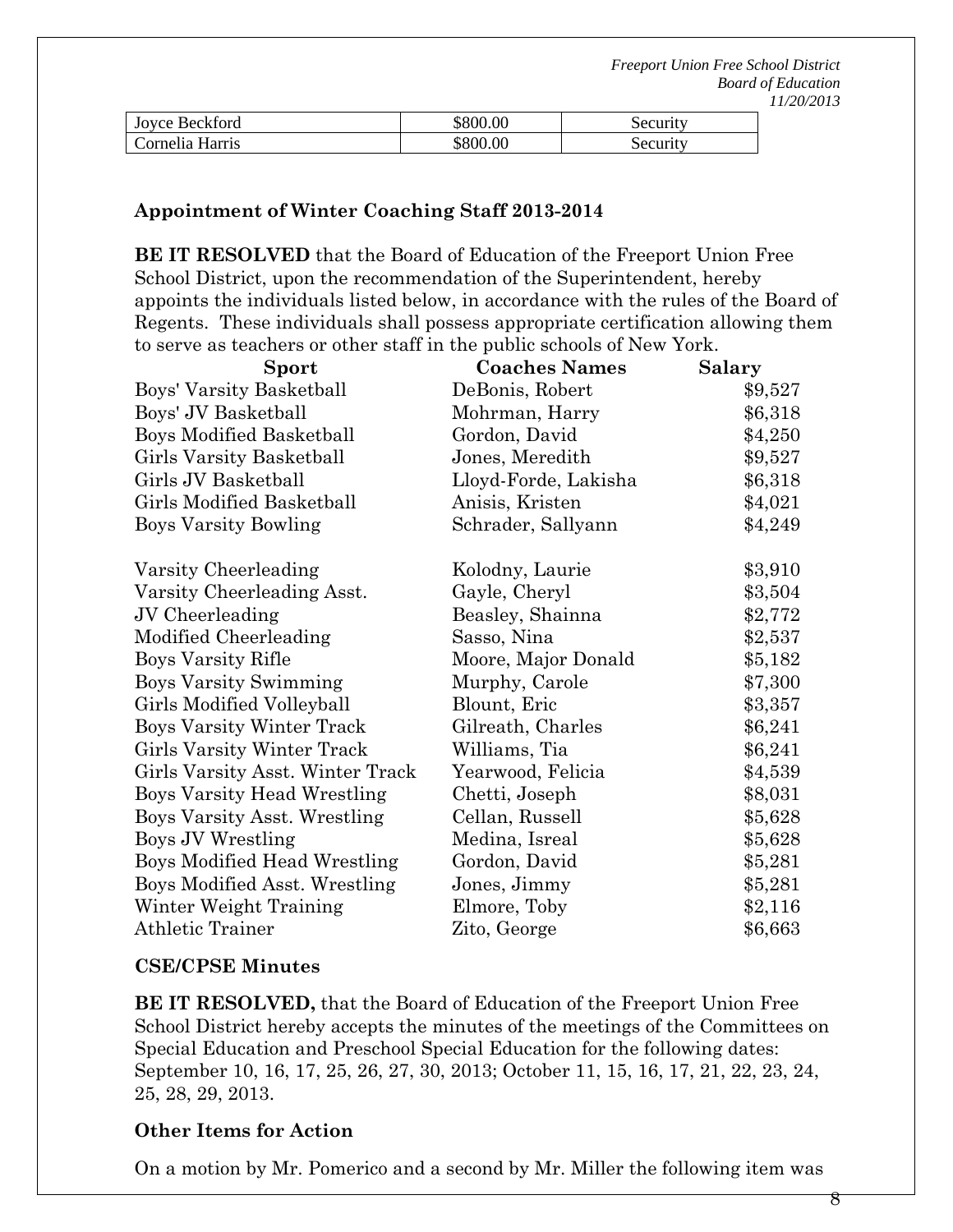#### approved: **Retirement of Staff**

**BE IT RESOLVED,** that the Board of Education of the Freeport Union Free School District hereby accepts the letter of resignation for the purpose of retirement from the following staff member as listed:

**Peggy Beckett**, Security Aide, effective December 31, 2013, after serving the children of Freeport for more than 13 years.

The vote was unanimous, Ellerbe, Lancaster, Miller, Mulé and Pomerico.

On a motion by Ms. Lancaster and a second by Mr. Miller the following item was approved:

## **Granting of Tenure**

**BE IT RESOLVED,** that the Board of Education of the Freeport Union Free School District hereby grants tenure status to the following individual(s):

| Teacher(s)        |               |                              |                    |  |
|-------------------|---------------|------------------------------|--------------------|--|
| <b>NAME</b>       | <b>SCHOOL</b> | <b>TENURE AREA</b>           | <b>TENURE DATE</b> |  |
| Allison Leone     | Dodd          | Special Education            | December 15, 2013  |  |
|                   |               |                              |                    |  |
|                   |               | <b>Teaching Assistant(s)</b> |                    |  |
| <b>NAME</b>       | <b>SCHOOL</b> | TENURE AREA                  | <b>TENURE DATE</b> |  |
| Leslie Price      | <b>FHS</b>    | <b>Teaching Assistant</b>    | December 1, 2013   |  |
|                   |               |                              |                    |  |
| Robin Cohen       | Archer        | <b>Teaching Assistant</b>    | December 1, 2013   |  |
|                   |               |                              |                    |  |
| Michael Kawalchuk | Atkinson      | <b>Teaching Assistant</b>    | December 7, 2013   |  |
|                   |               |                              |                    |  |
| Allison Wendroff  | Giblyn        | <b>Teaching Assistant</b>    | December 11, 2013  |  |
|                   |               |                              |                    |  |

The vote was unanimous, Ellerbe, Lancaster, Miller, Mulé and Pomerico.

On a motion by Mr. Miller and a second by Mr. Ellerbe the following item was approved:

# **Approval of Student Travel to Waldorf, Germany**

**BE IT RESOLVED,** that the Board of Education of the Freeport Union Free School District hereby authorizes Freeport High School to conduct a field trip to the cities of Berlin, Munich, and Waldorf, Germany scheduled for April 10th through April 17th 2014 for the purpose of learning about the local culture, visiting historical sites, and attending local schools as part of Freeport's sister city exchange program.

**BE IT FURTHER RESOLVED,** that said authorization is subject to availability of chaperones and to Freeport High School's compliance with all insurance, health, safety, and financial guidelines as indicated in the Administrative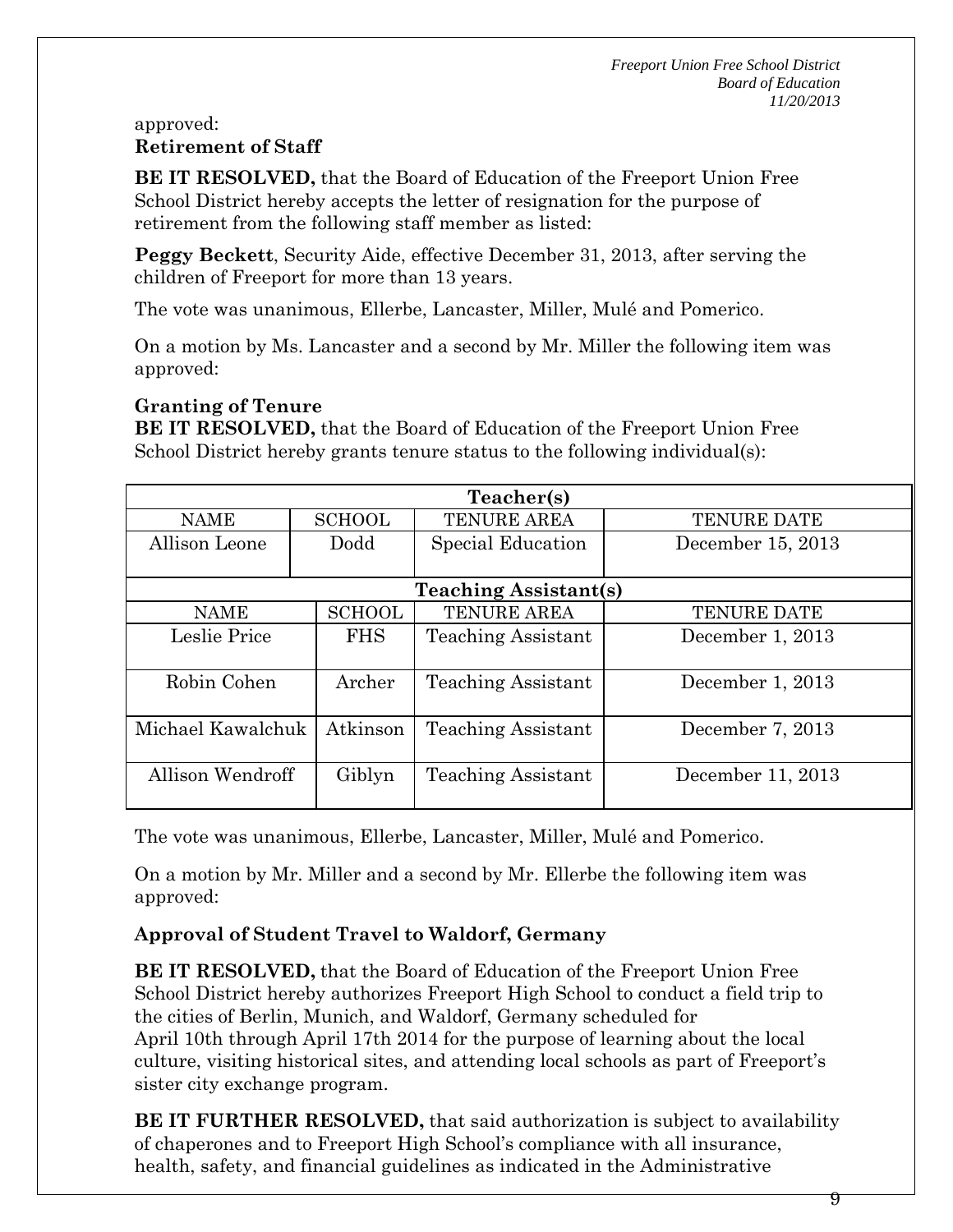Procedure for overnight, off-Long Island, field trips.

The vote was unanimous, Ellerbe, Lancaster, Miller, Mulé and Pomerico.

On a motion by Mr. Ellerbe and a second by Mr. Pomerico the following item was approved:

### **Adoption of the Revised Policies**

**BE IT RESOLVED,** that the Board of Education of the Freeport Union Free School District hereby adopts the following Revised Board of Education Policies;

1330,1338,1510,3310,3410,3420,5110,5120,5130,5150,5230,5634,5650,6170,6470 6510,7220,7222,7240,7242,7315,7513,7551,7552,7555,7610,7610,7640,8130,8242, 8243,8271.

The vote was unanimous, Ellerbe, Lancaster, Miller, Mulé and Pomerico.

On a motion by Mr. Pomerico and a second by Ms. Lancaster the following item was approved:

## **Approval of Consultants**

**BE IT RESOLVED,** that the Board of Education of the Freeport Union Free School District hereby approves the agreements between the following consultants and the Freeport Union Free School District, as per the following for; and

**BE IT FURTHER RESOLVED**, that the Board of Education authorizes the Superintendent (or his designee) to execute said agreements on its behalf.

| Consultant      | Schools              | Services Provided                                     | Total Cost | <b>Funding Source</b>                               |
|-----------------|----------------------|-------------------------------------------------------|------------|-----------------------------------------------------|
| Developmental   | Archer,              | Program                                               | \$30,000   | $21st$ Century                                      |
| <b>Systems</b>  | Bayview,             | Evaluation                                            |            | Community Learning                                  |
| Dr. Margareth   | Giblyn, New          |                                                       |            | Centers                                             |
| Lafontant       | Visions,             |                                                       |            |                                                     |
|                 | Atkinson,            |                                                       |            |                                                     |
|                 | Dodd, FHS            |                                                       |            |                                                     |
| Urbintel        | <b>FHS</b>           | Poetry, theatre,<br>and creative<br>writing workshops | \$8,000    | 21st century<br>Community Learning<br>Centers Grant |
| Bierko          | <b>Archer Street</b> | Hands-on                                              | \$14,000   | 21st century                                        |
| Productions LLC | School               | experiences in                                        |            | Community Learning                                  |
|                 |                      | CCLS aligned                                          |            | Centers Grant                                       |
|                 |                      | song writing and                                      |            |                                                     |
|                 |                      | recording                                             |            |                                                     |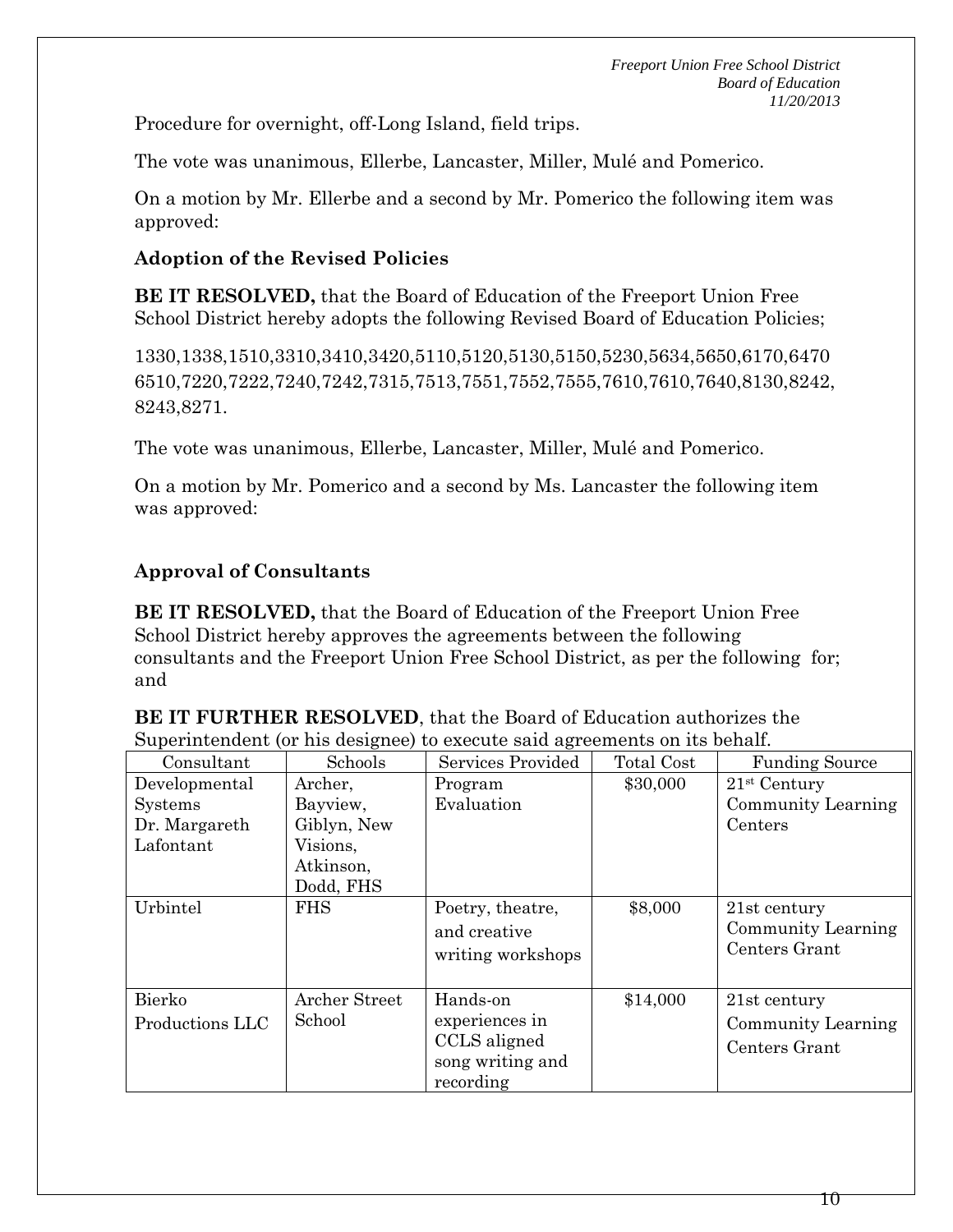| Stages For Life          | <b>FHS</b>   | Instruction for<br>ESL students to<br>create and<br>perform theatre<br>pieces             | \$4,000 | Instruction for ESL<br>students to create<br>and perform theatre<br>pieces |
|--------------------------|--------------|-------------------------------------------------------------------------------------------|---------|----------------------------------------------------------------------------|
| Sparkle<br>Entertainment | John W. Dodd | Students will<br>explore Theater<br>Arts while<br>building academic<br>and social skills. | \$8,000 | 21st century<br><b>Community Learning</b><br>Centers Grant                 |

The vote was unanimous, Ellerbe, Lancaster, Miller, Mulé and Pomerico.

On a motion by Ms. Lancaster and a second by Mr. Miller the following item was approved:

# **Approval of a Budget Transfer-General Fund**

**BE IT RESOLVED**, that the Board of Education of the Freeport Union Free School District here by approves a Budget Transfer within the General Fund for November, 2013.

The vote was unanimous, Ellerbe, Lancaster, Miller, Mulé and Pomerico.

On a motion by Mr. Miller and a second by Ms. Lancaster the following item was approved:

# **Approval to Dispose of an Obsolete Wrestling Mat (3 Sections)**

**BE IT RESOLVED,** that the Board of Education of the Freeport Union Free School District, hereby authorizes the disposal of a full wrestling mat (3 sections). These mats are past their useful life and have no monetary value.

The vote was unanimous, Ellerbe, Lancaster, Miller, Mulé and Pomerico

# **Questions from the Public**

The public was given the opportunity to address the Board of Education. Each speaker was allowed to address the Board for four minutes on any topic.

# **Executive Session**

At 8:37 p.m. Mr. Miller moved to adjourn to executive session for one specific legal matter.

The motion was seconded by Mr. Pomerico and passed unanimously.

The vote was unanimous, Ellerbe, Lancaster, Miller, Mulé and Pomerico.

At 9:25 p.m., on a motion by Mr. Miller and a second by Ms. Lancaster the Board returned to open session. The motion carried unanimously.

The vote was unanimous, Ellerbe, Lancaster, Miller, Mulé and Pomerico.

# A**djournment**